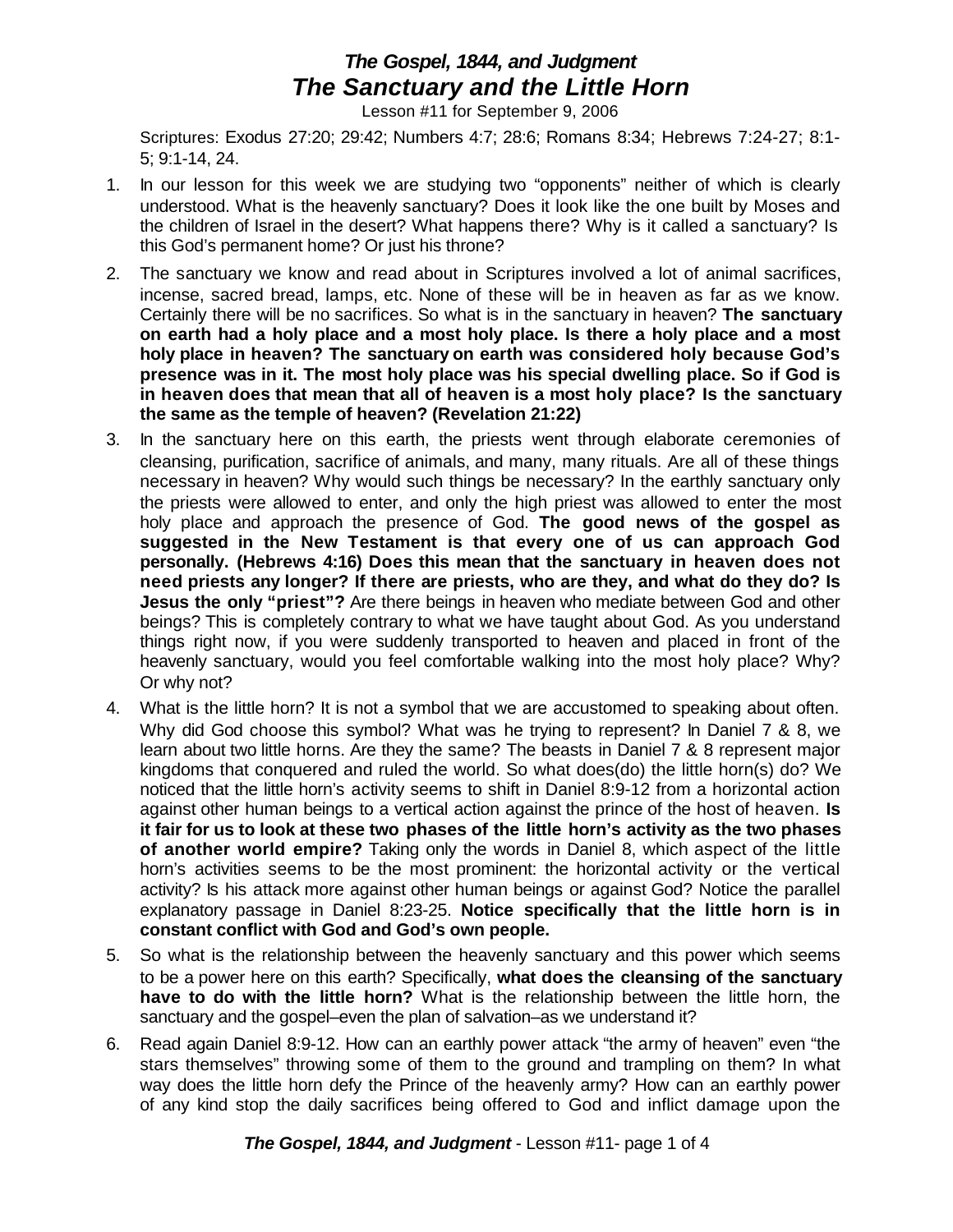heavenly sanctuary? It has been suggested that this little horn power seeks to take away the heavenly ministry of Christ? How is this possible? What does he do? What would the little horn need to do in order to be considered an attack on the sanctuary? Do we have evidence that this little horn power sought or seeks to take over the position, the power, and the prerogatives that belong exclusively to God?

- 7. It's interesting to notice that the animals envisioned in Daniel 8 are all "clean" animals and were a part of the Day of Atonement ceremonies in the ancient sanctuary. What do you think God is trying to symbolize by this?
- 8. **If the little horn power could somehow confuse and distort and misrepresent God and the heavenly sanctuary–and thus the correct understanding of the plan of salvation–would that be a clear attack on the heavenly sanctuary?**
- 9. To delve more carefully into the meaning of this verse we must look at it very carefully. The phrase often translated "daily" or "continual" comes from the Hebrew word *tamid*. This word is used many times in the Old Testament. The basic meaning is not "daily" but "continual". So what was "daily" or "continual" in the ancient sanctuary? The burnt offerings, morning and evening (Exodus 29:38-42); the daily or continual sacred bread (Exodus 25:30); the lamp that was to be kept continually burning (Exodus 27:20), the continually burning incense (Exodus 30:8) and the perpetual fire to be kept burning on the altar of burnt offering (Leviticus 6:13). Is it clear in your mind what each of these symbols represented? If the meaning is not clear in reference to the heavenly sanctuary and what is represented there, was the symbolism a waste? What do you think is meant by the fact that Hebrews 8:5; 10:1-4 suggests that these symbols were a copy and shadow of what is in heaven? **Did Moses build the sanctuary in the desert as a copy of the heavenly sanctuary or only a copy of what he was shown in the mount? What aspects of the plan of salvation and the ministry of Christ need to be continuously present? What does God do for us continuously?**
- 10. What would it mean when it says that the "place" or "foundation" of God's sanctuary in heaven was cast down or overthrown? (Daniel 8:11). The words "place" and "sanctuary" are used in Daniel for God's dwelling place. Could any earthly power directly attack God's dwelling place?
- 11. If an earthly power attacked not only God's people, persecuting them and killing them, but also attacked God's plan of salvation–distorting and misrepresenting–it would that qualify as an attack against the heavenly sanctuary?
- 12. Seventh-day Adventists believe that the little horn in Daniel 8 represents Rome in both its pagan and papal forms. Considering Daniel 8:11, 25 we see a parallel to the claim by the pope to be the mediator between man and God. He claims to act in the place of God here on this earth. We know historically also that Rome has persecuted Christians in both its pagan and papal ministrations.
- 13. But how did the little horn in its papal form accomplish all the things we have been talking about–even casting down the sanctuary? In what way did he do away with the daily priestly ministry of the new covenant and thus attempt to replace Christ as our heavenly priest? Historically we know that: **1)** Through the establishment of the confessional, through the mass, and through the intercession carried out by human priests the Roman Catholic Church has in a sense replaced the need for Jesus Christ to the individual believer. Individual believers are taught to go to priests instead of going directly to Christ. (Hebrews 4:16) **2)** In the Roman Catholic Mass, the priest claims to change the bread and wine into the literal body and blood of Jesus Christ. In effect he's claiming the power to create God. **3)** Through an elaborate system of saints and priests, human beings are asked to repent of their sins to human beings instead of to God directly. **4)** Numerous false doctrines were established to take the place of major teachings from the Bible: the Sunday-Sabbath, immortality of the soul, the worship of Mary, human intercession, Purgatory, even the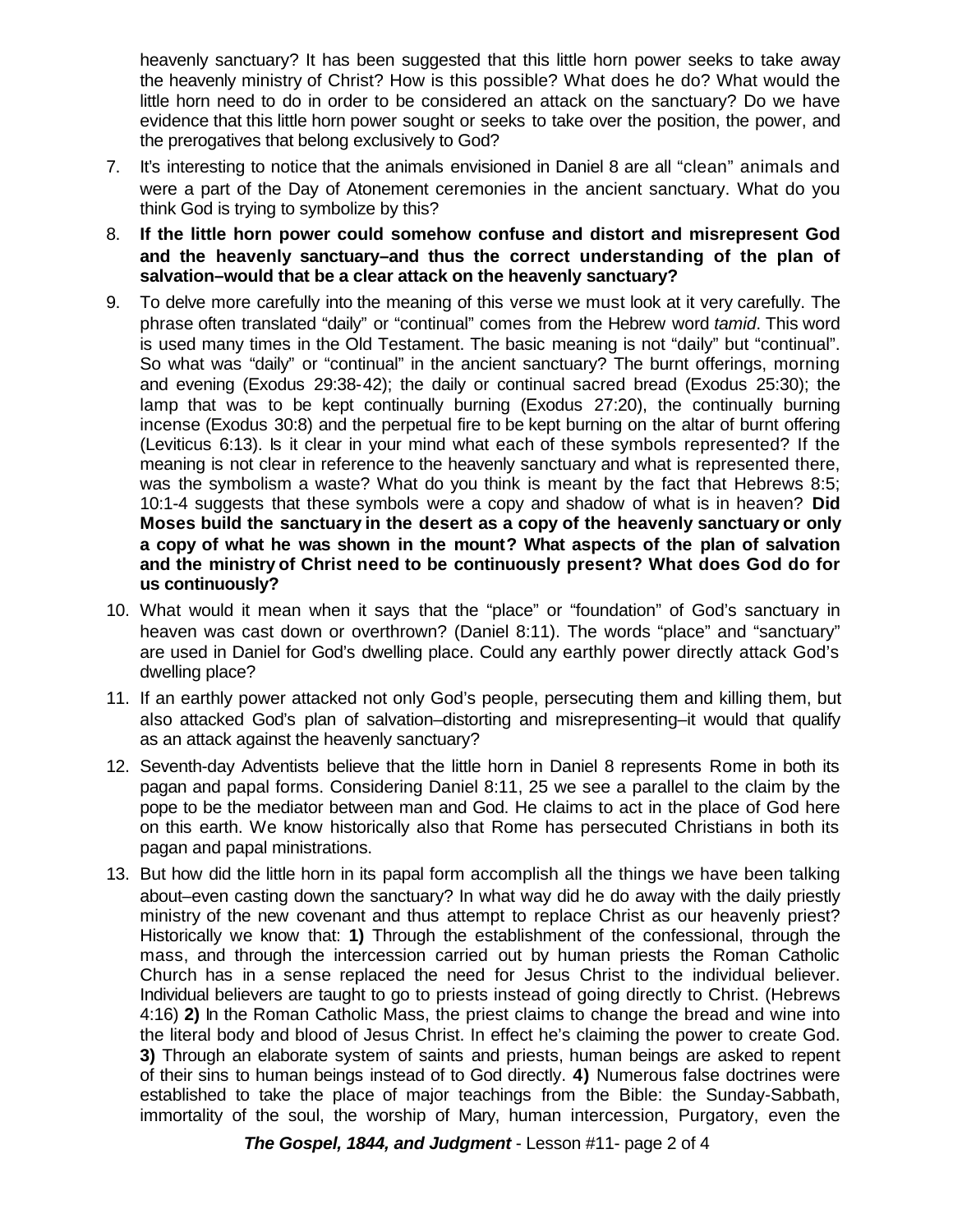establishment of church tradition on equality or even superiority to the teachings of scripture themselves, thus trampling down biblical truth. **5)** Through all of these means the church has come to claim that it is the sole power able to administer and give salvation. This exalts the human priesthood and particularly the papal authority in the place of God himself. Thus the Roman Catholic Church has attempted to replace the major doctrines of scripture with human substitutes.

- 14. Who is the little horn attacking when he attempts to attack the "prince of the hosts?" In what way does this attack affect the ministry of Jesus Christ in the heavenly sanctuary? It should be clear that no earthly power can literally attack the sanctuary in heaven. So how does it do this?
- 15. Does it really matter to your Christianity that a group of human beings establishing a false church has sought to replace all the major doctrines taught through scripture and to claim for itself the sole right to administer salvation?
- 16. Considering the history of the world up until the death of Christ, if you had been Satan, what would you have planned to do to try to destroy the effectiveness of the ministry of Jesus? Would you attempt to destroy all the true believers? Rome has done that! Would you try to distort and misrepresent the truths as taught in scripture? Rome has done that. Would you try to destroy the scriptures themselves so that people could not investigate the truth for themselves? Certainly Rome has done that. Would you claim that the new system which you had set up was the only one by which human beings can be saved? Rome has done that as well. So how should we as Seventh-day Adventists and Protestants respond to all of this? Should we choose to ignore it, believing it's all false? How can we convince others of the truth of scripture as we understand it? Are we certain that we have understood these things correctly? In Old Testament times the Hebrew people believed that nothing could happen to them so long as they lived and worshiped in the temple at Jerusalem. (Jeremiah 7:1-4) That hope was dashed by the conquest of Jerusalem three times by Nebuchadnezzar. How many people today are holding to false teachings and believing that these will save them? Are we certain that all of our understandings of Biblical doctrines are correct? **How can we protect ourselves against these attacks by Satan? Considering Revelation 13:1-8, when will Satan's most successful campaign take place?**
- 17. Protestants have often stated that Roman Catholic theology is false because it claims that human beings can be saved through their own works. Does this description fit your understanding of these false teachings? Do you personally understand where each of the Roman Catholic teachings is incorrect and what the correct biblical doctrine is by comparison? Is it clear in your mind why this makes a difference? "The principle that man can save himself by his own works lay at the foundation of every heathen religion; it had now [36] become the principle of the Jewish religion. Satan had implanted this principle. Wherever it is held, men have no barrier against sin." *Desire of Ages* p. 35,36.
- 18. So how much is included in the "daily" or "continuous" that the little horn seeks to overthrow? The sacred bread, the lamp or menorah, the altar of incense, and the altar of burnt offering were to be kept continuously going. These individual portions of the daily service were to represent different aspects of Christ's ministry. Can you identify what each represented? Notice that they all are part of the holy place or first compartment of the sanctuary. Of course the altar of burnt offerings was outside. What have you personally learned from the sanctuary system and from these symbols that has helped you in your Christian life?
- 19. Hebrews 10:1-4 says that all of these symbols are a mere shadow of the truth. Can we look at the shadow or through the shadow to the truth? If we understood more clearly exactly what was happening in the heavenly sanctuary now and even before 1844, would the symbolism be more meaningful to us?
- 20. What was the basic message of the ancient sanctuary system? How would it impact you